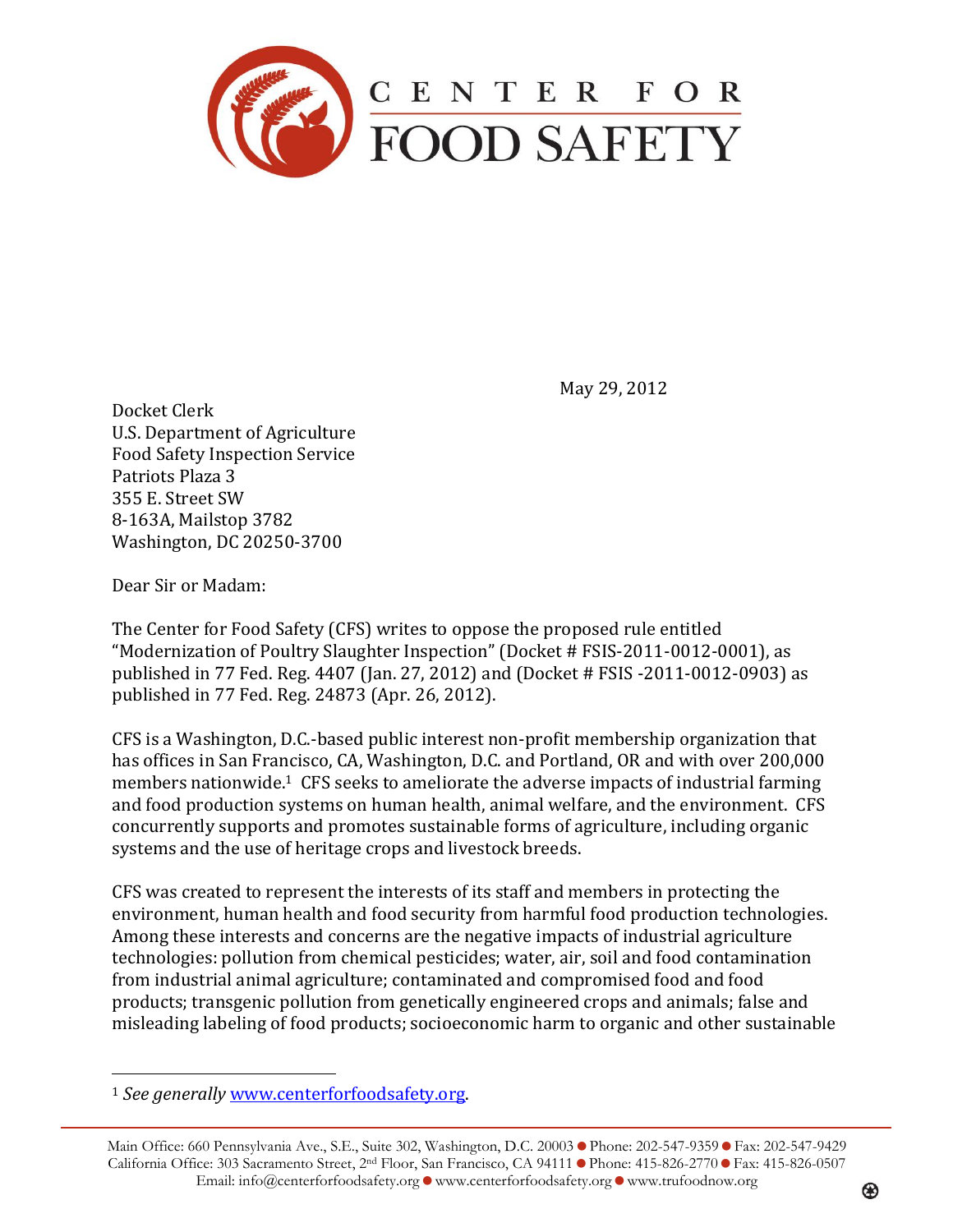agronomic systems; and the domination of industrial, unsustainable agricultural practices, standards and protocols.

To achieve its goals, CFS disseminates to government agencies, members of Congress, policy makers and the general public a wide array of educational and informational materials that address the environmental impacts of industrial agricultural products. These materials include, but are not limited to, news articles, policy and scientific reports, legal briefings, press releases and notifications, action alerts, and fact sheets. CFS also sends out notifications to its membership, the True Food Network; these alerts generate public involvement, education and engagement with governmental officials on issues related to industrial agriculture's impacts on health and the environment. Collectively, the dissemination of this material has made CFS an information clearinghouse for public involvement and governmental oversight for issues surrounding our nation's food supply. CFS also engages in litigation when necessary to ensure that our nation's laws are enforced with respect to food and agriculture.

We oppose the proposed rule for several reasons.

1. This proposed rule is designed to privatize inspection by turning critical inspection functions over to poultry company employees and reduce the number of government inspectors assigned to poultry slaughter facilities. The Food Safety and Inspection Service (FSIS) is basing its decision to adopt this new inspection model based on the results of a pilot program called HIMP (the Hazard Analysis & Critical Control Points [HACCP]-based Inspection Models Project) that it has been conducting since 1998, in only about two dozen large poultry slaughter plants. In poultry slaughter facilities where conventional inspection is conducted, each United States Department of Agriculture (USDA) inspector assigned to the slaughter line is responsible for evaluating carcasses for food safety and wholesomeness defects. Each USDA inspector is expected to evaluate up to 35 birds per minute in a conventional plant. There could be as many as four USDA inspectors assigned to each slaughter line. In the HIMP plants, there is only one inspector assigned to each slaughter line. Plants in the HIMP pilot were granted line speed waivers and there have been some plants that have been operating in excess of 200 birds per minute.

2. In HIMP plants, company employees have been assigned to sort carcasses based on certain food safety and wholesomeness regulatory standards that in conventional plants are traditionally done by USDA line inspectors. There is a USDA verification inspector who does not work on the slaughter line but who checks on the work of the company employees by sampling up to 80 carcasses in an eight-hour shift. In an analysis of USDA inspection records from 14 poultry plants participating in the HIMP pilot in 2011, the non-profit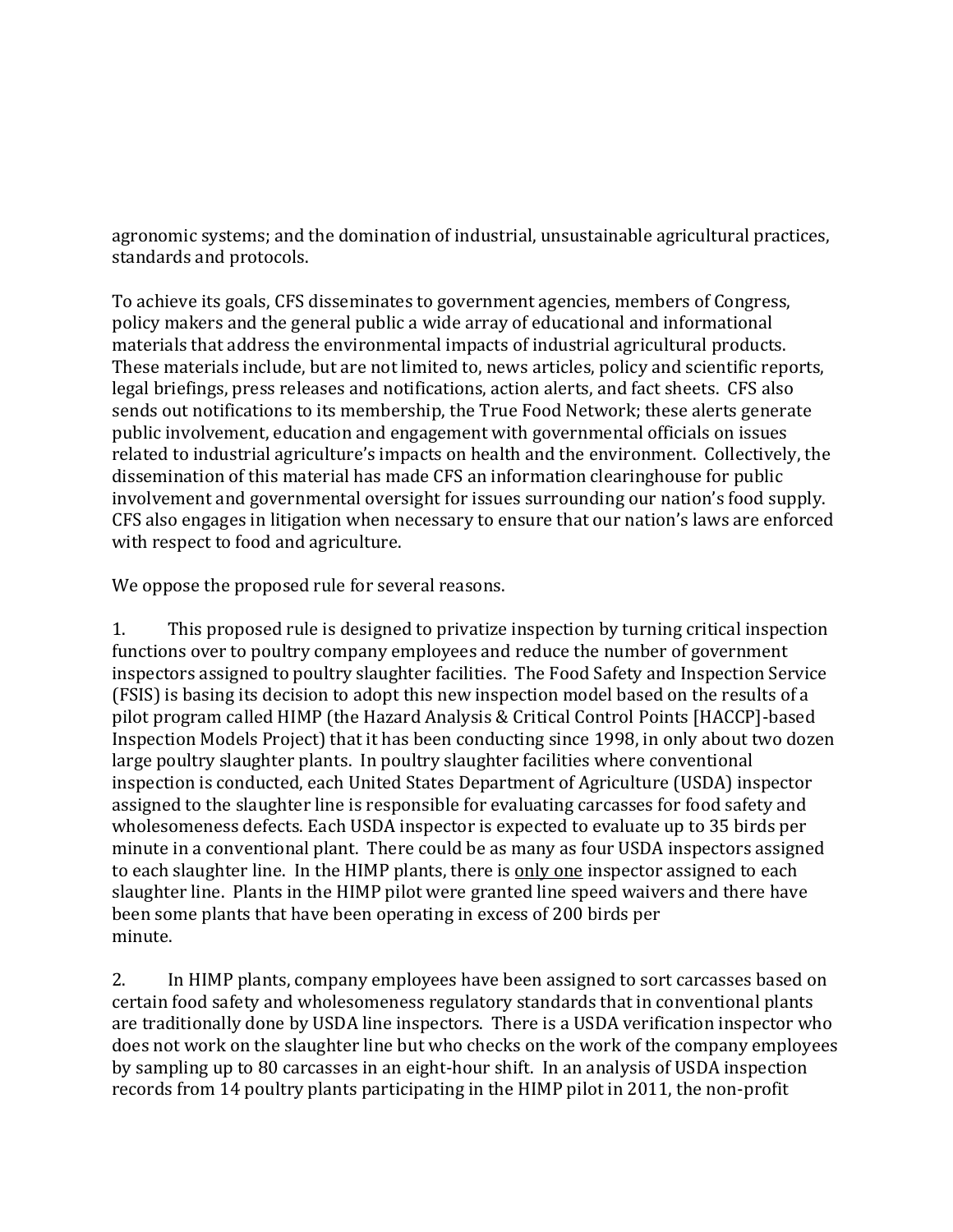organization Food & Water Watch found that company employees missed food safety and wholesomeness defects at an alarming high rate – as high as 99% in one turkey slaughter plant.2 If this is the error rate is based on an 80-carcass sample per shift, how much poultry is making its way to consumers' homes with defects that have not been checked? Furthermore, the Government Accountability Project has secured affidavits from three USDA inspectors who have worked in HIMP plants who report that because of excessive line speeds and lack of training, company employees routinely miss many food safety and wholesomeness issues.<sup>3</sup>

3. Line speeds will be allowed to increase to 175 birds per minute in all poultry slaughter facilities under the proposed rule. Already, poultry inspection and slower line speeds is a stretch of the requirement that every carcass be examined. Proper inspection cannot occur at these excessive line speeds whether conducted by a trained USDA inspector or a company employee. The agency readily admits that the poultry industry will stand to earn an additional \$260 million per year by removing the cap on line speeds. The agency believes that the use of a higher concentration of antimicrobial and chlorine-based chemical cocktails at the end of the slaughter process is enough protection to deal with any food safety issues that might be missed by company employees or the one (1) USDA inspector assigned to the slaughter line. There are alternative methods available for sanitizing poultry at this stage that do not involve chemicals, or increasing a bird's meat weight by absorption of a chemical brine. Air chilling is one example of an alternative method. By unleashing higher line speeds, this proposed rule furthers the industrialization of the food supply.

4. The proposed rule does not require company employees to receive any training or prove proficiency in performing duties normally performed by government inspectors who are required to take training before they are assigned to the slaughter line. The proposed rule indicates that the agency will issue a "guidance" document to the industry on how training should be conducted for its employees, but lack of training will not preclude a company employee from performing inspection responsibilities under the proposed rule.

5. Increasing line speeds will most likely have an impact on worker safety in these plants. The Government Accountability Office has recommended independent research to

 $\overline{a}$ 

<sup>2</sup> Food & Water Watch. "Privatized Poultry Inspection: USDA's Pilot Project Results,"

http://www.foodandwaterwatch.org/food/foodsafety/privatized-poultry-inspection-usdas-pilot-projectresults/

<sup>3</sup> Government Accountability Project. "USDA Inspectors: Government 'HIMP' Plan is a Threat to Food Safety," http://foodwhistleblower.org/blog/23-2012/346-usda-inspectors-government-himp-plan-is-a-threat-tofood-safety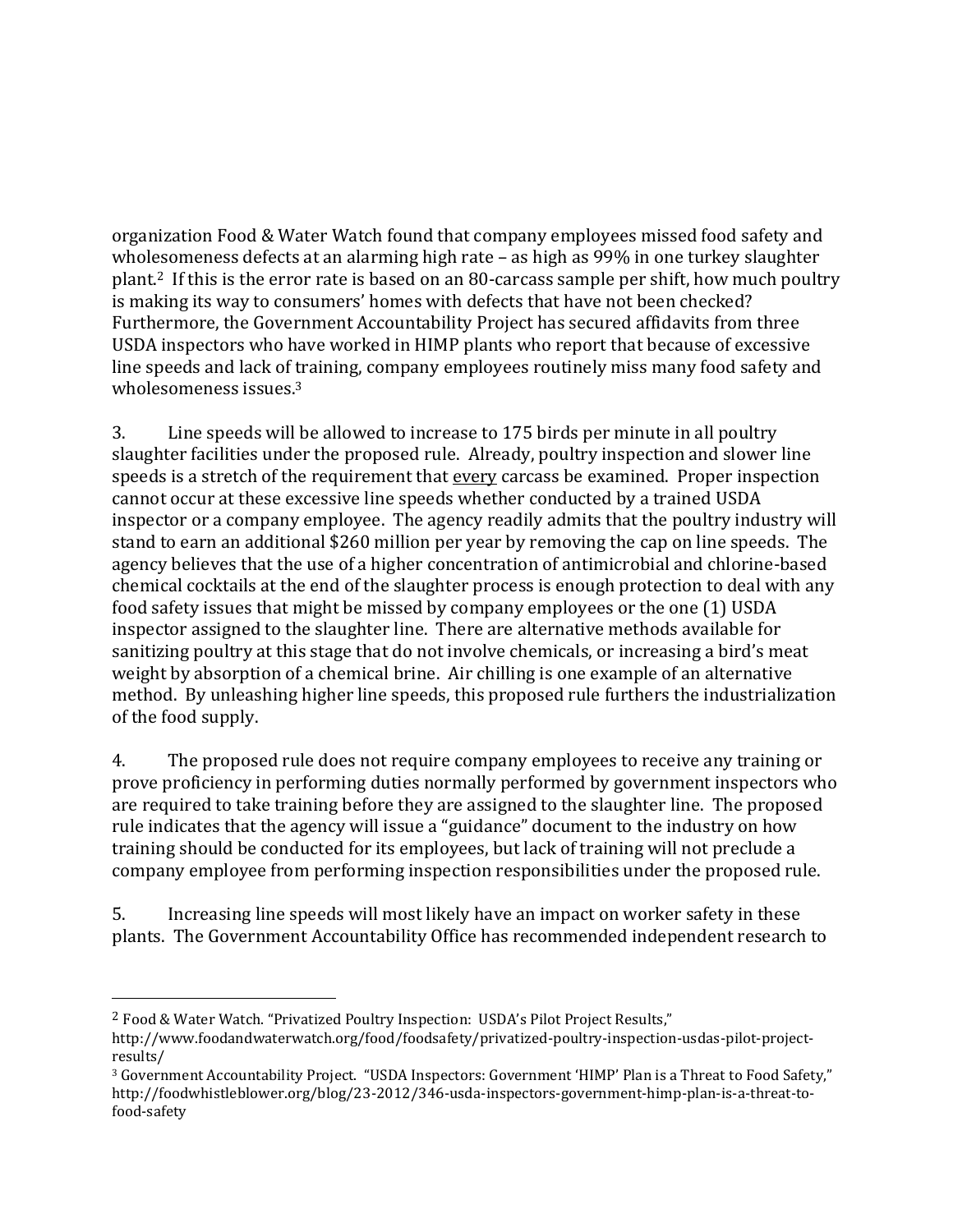determine whether high line speeds lead to an increased incidence of worker injuries.<sup>4</sup> While the narrative to the proposed rule does mention a study to be conducted by the National Institute of Occupational Safety and Health to determine whether increased line speeds have adverse effects on worker health and safety, the agency is not waiting for that study to be completed before proceeding with the implementation of the proposed rule. The agency should wait until the results of that study are published before moving forward with any new inspection model that allows increased line speed.

6. The agency contends that implementation of the proposed rule will prevent 5,200 food borne illnesses. However the risk assessment accompanying the proposed rule admits that there is no evidence that the new inspection model will reduce the incidence of campylobacter, a major source of food borne illness attributed to poultry. The proposed inspection method and increased line speeds will also essentially eliminate any internal examination of poultry organs during the slaughter process. Organs are often an indicator of animal health and unhealthy animals should be condemned, not re-purposed to become part of our nation's food supply. Thus the agency's assertion about food safety is questionable at best.

7. The proposed rule would allow corporations – who are responsible to shareholders, not to the public – to determine the quality of food that is provided to the American public.

8. The proposed rule's increase in line speeds and industry oversight also streamlines slaughtering within the integrated factory farm production system. The result of the proposed rule thereby once again allows large producers to increase profits at the expense of increased risks to human health.

9. FSIS has also failed to comply with the National Environmental Policy Act (NEPA) 42 U.S.C. § 4321 et seq., and adequately analyze the impacts of its proposed action.

NEPA is "our basic national charter for protection of the environment." 40 C.F.R. § 1500.1(a). NEPA sets forth a "broad national commitment to protecting and promoting environmental quality," and mandates that federal agencies evaluate the impact of their actions on the natural environment. *Robertson v. Methow Valley Citizens Council*, 490 U.S. 332, 348 (1989); *see* 42 U.S.C. § 4332. NEPA requires an agency to take a "hard look" at the environmental consequences of its actions so "that environmental consequences are integrated into the very process of decision-making." *Kleppe v. Sierra Club*, 427 U.S. 390, 410 n.21 (1976).

 $\overline{a}$ 

<sup>4</sup> U.S. Government Accountability Office. "Safety in the Meat and Poultry Industry, While Improving, Could Be Further Strengthened," http://www.gao.gov/products/GAO-05-96.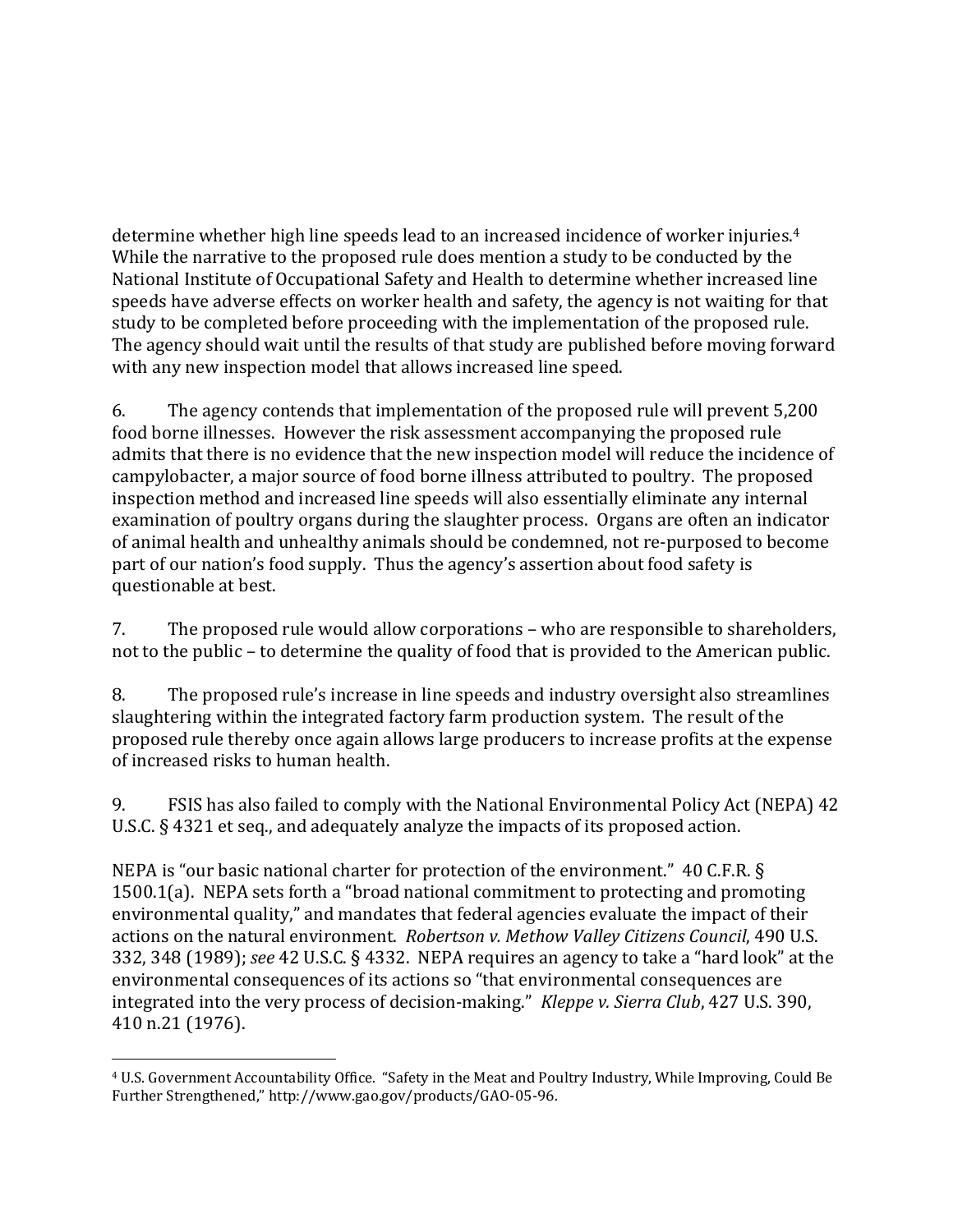NEPA and its implementing regulations, issued by the Council on Environmental Quality (CEQ), require federal agencies to prepare an Environmental Impact Statement (EIS) regarding all major federal actions that "will or may" have a significant environmental impact. 40 C.F.R. § 1508.3; 42 U.S.C. § 4332(C).

In assessing whether or not an action may significantly impact the environment, agencies must evaluate "intensity" which includes an assessment of impacts including the degree to which a proposed action affects the public health or safety; the degree to which the effects on the quality of the environment are likely to be controversial; and the degree to which impacts are uncertain or unknown. 40 C.F.R. § 1508.27(b).

The FSIS proposal claims to be wholesale categorically excluded from NEPA's mandates. *See* 77 Fed. Reg. at 4451 (citing 7 C.F.R. § 1b.4).

However, first, categorical exclusions (CE) are only appropriate for activities that will not have a significant environmental effect, either individually or cumulatively. As that regulation recognizes (as it must) any activity that *may* have a significant environmental effect, cannot be placed in a CE; rather, NEPA requires that an Environmental Assessment (EA) or full EIS must be completed in such instances.

There are a number of potentially significant environmental impacts under the proposed rule that require analysis in an EA or EIS, including but not limited to:

## Local level

- the number of chickens being slaughtered will increase, so the amount of waste needing to be disposed of will increase;
- the number of chickens being transported in and out of slaughter facilities will increase, resulting in increased truck traffic and carbon emissions from the transportation for each facility; and
- the number of chickens being slaughtered will increase, so the energy use of a facility will increase, resulting in greater consumption of electricity / gas to run the slaughterhouse.

Note that the agency's NEPA duties include analyzing both direct, indirect and cumulative impacts. 40 C.F.R. § 1508.8. These include both local, site-specific impacts, as well as overarching impacts, so long as they are reasonably foreseeable. The agency only cursorily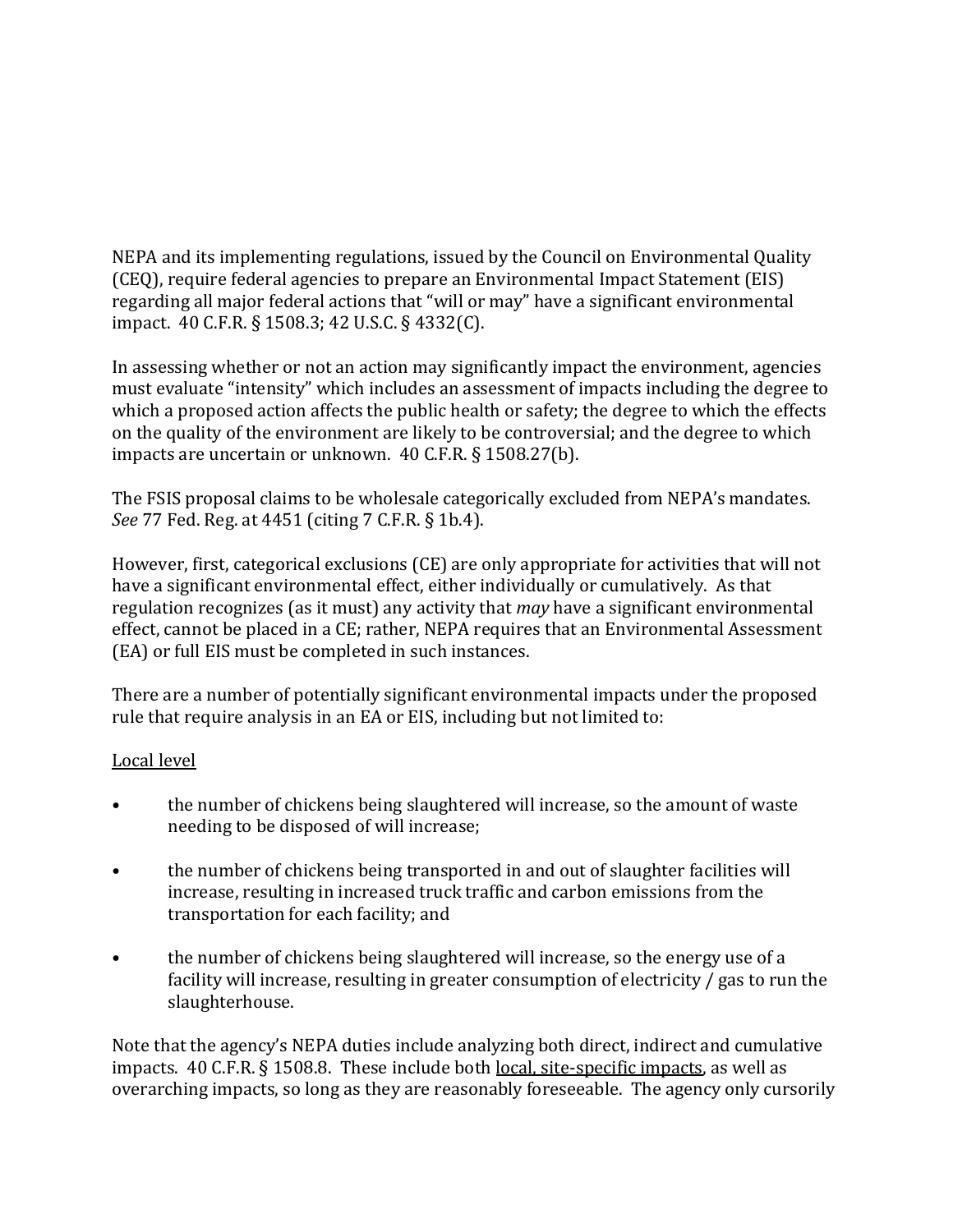addressed nationwide impacts and completely ignored potential local impacts. Effects triggering NEPA review can also be both beneficial and detrimental. *Id.*

## Public health (which is part of a NEPA analysis, as part of the human environment)

- the number of chickens being slaughtered will result in inspectors missing pathogens (e.g. salmonella and E. coli), which will then enter the human food supply and the environment; and
- in lieu of more inspectors, FSIS is allowing slaughter facilities to use chemical baths of chlorine and antimicrobials to disinfect chicken carcasses. This means more chlorine and antimicrobials to dispose of (or to discharge into the water supply), and that humans will consume in poultry that has been treated this way and retains residues of chlorine and antimicrobials.

## Industrial agricultural model

- the more animals that can be processed more quickly, the more the slaughter rule perpetuates the concentrated animal feeding operation (CAFO) model of industrial animal production, which CAFO facilities cause significant environmental damage and major problems for human health. This is a cumulative impact, which can alone trigger NEPA requirements; and
- one of the substances the proposed rule suggests will be used is trisodium phosphate (TSP) which can cause high levels of phosphorus in water and cause algae blooms. The proposed rule attempts to justify the use of TSP by saying only 5 to 7 of the 144 facilities with online reprocessing systems use TSP, and that the water is recycled and does not enter public water supplies. The rule does not account for whether there will be a foreseeable increase in facilities using online reprocessing systems that use TSP as a result of the rule, and what they will do with their TSP-laden water.

Second, even if the agency's proposal is a proper CE, the agency still has the burden to establish that and explain why no exceptions to that categorical exclusion should apply, namely, why there will be no potentially significant environmental impacts from the agency's action.  $7$  C.F.R.  $\S$  1b.3(c).

The burden is on the agency to provide a reasoned explanation for its reliance on the categorical exclusion and explain the inapplicability of exceptions. FSIS did not meet this burden in the proposed rule-making. Its conclusory discussion of potential impacts in